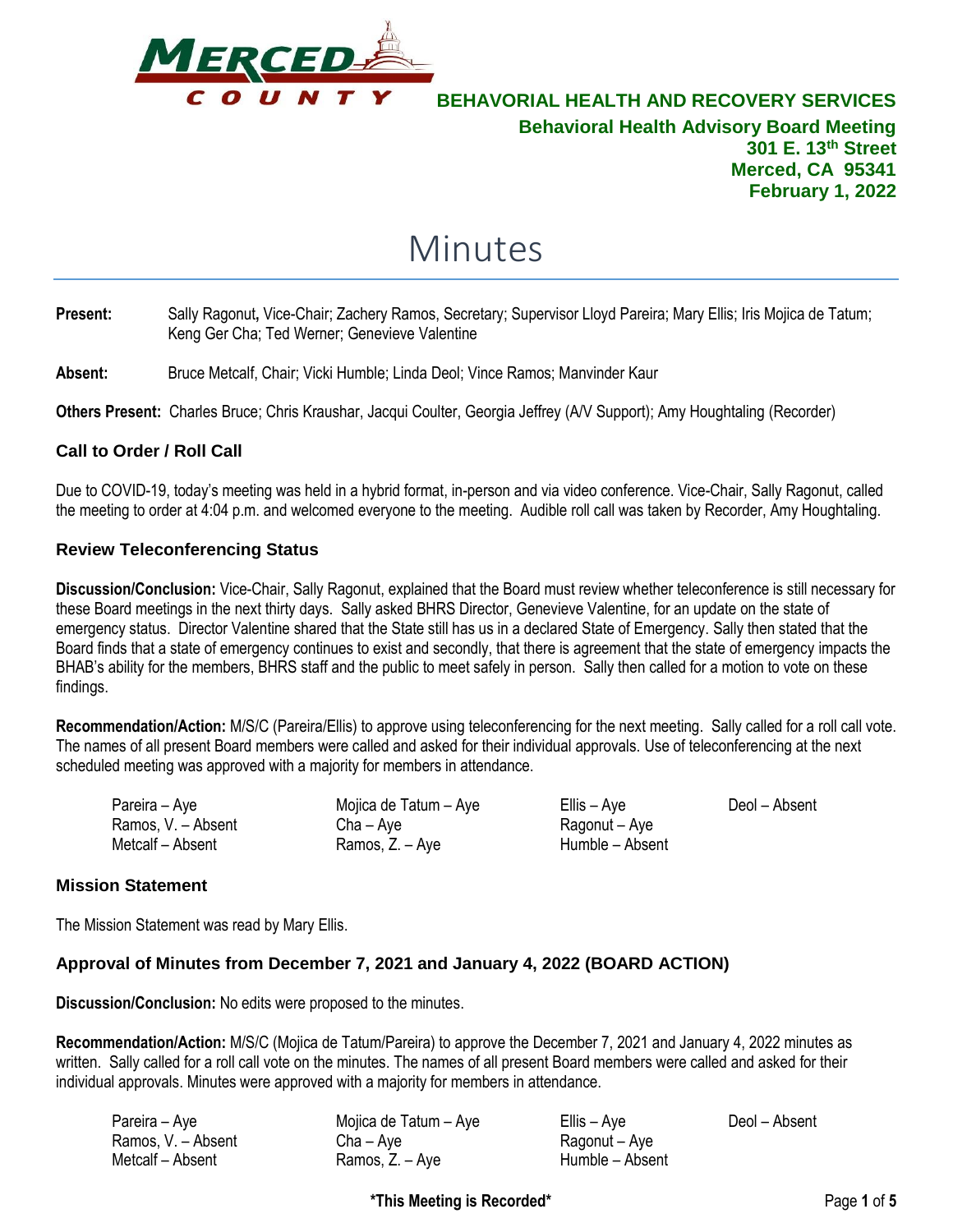

**Opportunity for public input. At this time any person may comment on any item which is not on the agenda.**

**Discussion/Conclusion:** No public comment was given.

**Recommendation/Action:** None

#### **Director's Report**

- **A. Budget Process**
- **B. BHRS Department Goals**

**Discussion/Conclusion:** Genevieve welcomed Ted Werner, who was approved to this Board by the Board of Supervisors, at their January 25, 2022 meeting. Manvinder Kaur was also approved to this Board on that date. **A.** Genevieve shared that BHRS is currently in the annual budget planning process. It is due for submission to the CEO office later in February. During this process, they are also carefully reviewing the Governor's January budget highlights. After the Governor gives his January highlights, BHRS later receives from him a May Revise version, which gives the counties more direction for their own budgets. He has to have his budget done at the end of June for a July 1 fiscal year start date. The Governor put things in his budget draft like continued one-time funding for infrastructures and grant opportunities, as well as Workforce grant opportunities for the counties. There is also a large section on those incompetent to stand trial and how that may impact local communities and become the responsibility of local jurisdictions, including mental health services. They are looking at what that would mean and if there are specific budget allocations for that subject. This could affect BHRS programming in the Justice and Community Integration division. There are also specific parts of the budget that talk about mental health housing and how to potentially do collaborative partnerships with their HSA partners who oversee homeless and housing. No specific guidelines on how to do that, but they are watching for more information. When looking at programming, BHRS will not apply for grants if the programs cannot be sustained long-term. Genevieve asked for any questions on the budget process. None were presented. **B.** Genevieve then spoke about the BHRS department's five goals for 2022. One: To create a collaborative mindset, three-pronged approach, to insure the department is in-compliance for all deadlines and implementation, and regulations connected to CalAIM. Clinical, Quality Improvement and Automation, and Fiscal are the three prongs referred to and these three areas of the department all must work together and be "plugged in" to be successful, Two: Make BHRS a training institution, having BHRS staff share and articulate what they know to train up staff and transfer knowledge to each other, creating a legacy plan and really good strong leaders, in many different classifications throughout the organization, modeling all of this to our Board, the BOS and to the community. Three: To create and maintain fiscal databases and measurable tools to make sure we have longevity, figuring out ways to maintain fiscal responsibility for long-term projects and programs. Four: To establish communication and efficiency that decreases silos, working smarter not harder. Making sure that thier three prongs are all communicating with each other to be the most efficient agency possible, breaking down walls and internal silos. Five: To continue to develop and create new community-based partnerships that are client-centered, and good community services to the underserved. Summary: be ready for CalAIM, be a training institution, maintain long-term fiscal health, break down silos and have better communication as a department, and expand on collaborative partnerships with a design of client-centered approaches. Genevieve asked for questions. Iris asked if community partners would include active volunteers in the community and Genevieve confirmed that yes, definitely they would be included. Genevieve added that BHRS is specifically honing in on partnerships with schools and law enforcement, but not only. Sally asked if collaboration addresses interdepartmental issues as well, such as one division or service communicating or documenting to another team or service in the department. Genevieve said that this is a part of the goal and they are not only getting a new electronic health record program that will help with that, but also have Performance Improvement Projects (PIP) where they are honing in on crisis services, Marie Green services and outpatient regarding sharing information and linking clients in a multidisciplinary approach as a one-stop shop.

**Recommendation/Action:** Information only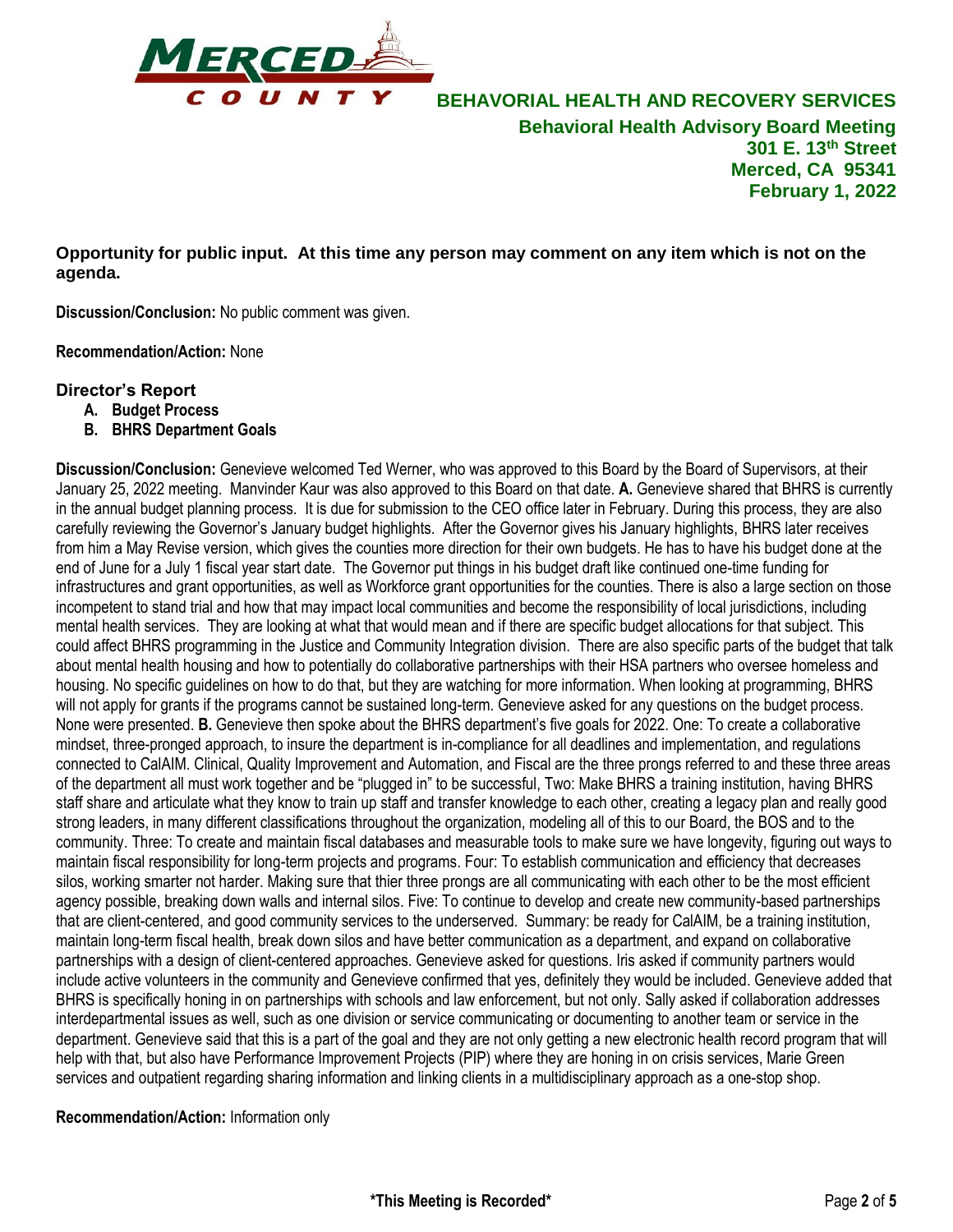

## **Training/Presentation – Overview of 5150**

**Discussion/Conclusion:** Jacqui Coulter, Assistant Director – BHRS, presented an overview of 5150, focusing on the basics of who is responsible for which part of the entire process. She addressed only the category of adults at this time. This same information has been shared with several community departments as education. A 5150, as stated in the California Welfare and Institutions Code, allows a peace officer, or professional persons designated by the county, upon probable cause, to take an adult into custody for a period of up to 72 hours for assessment, evaluation, and crisis intervention, or placement in a facility designated by the county for evaluation and treatment, as a result of a mental health disorder, who is a danger to others, self, or gravely disabled. We are restricted to this and this alone. The key here is the "as a result of mental disorder". This is very restrictive and the area of confusion for most people. The definition of danger to self is not provided by the Welfare and Institution Code. The definition that is used is: danger to self can be manifested by threats, ideations, or actions indicating the intent to commit suicide or inflict serious bodily harm on oneself, or actions which place the person in serious physical jeopardy, if these actions are due to a mental health disorder. Jacqui further detailed the types of danger and evidence needed. She also shared that a new criterion that they *must* take into consideration under the danger category is "with historical evidence". Question and answers took place on what this new criterion means and it was noted that documenting is very helpful for a person to do about the individual. Danger to others is based on words or actions that indicate the person in question either intends to cause harm to a particular individual or intends to engage in dangerous acts with gross disregard for the safety of others due to a mental health disorder. Jacqui described the types of danger and evidence required. Gravely disabled is defined as a condition in which a person, as a result of a mental health disorder, is unable to provide for his or her basic personal needs for food, clothing or shelter to the extent that failure to do so results in danger or harm to themselves. Genevieve noted that it cannot be due to a substance use disorder. It must specifically be a mental health disorder. Evaluators have to determine where the cause lies for the person's current episode. Jacqui explained that there is another code, 1799, that allows non-Lanterman-Petris-Short (LPS) designated facilities, which are the acute care hospitals, to arrange for appropriate discharge and referral of a person, who they would otherwise admit, pursuant to 5150 criteria if the hospital were LPS designated. Those facilities are where law enforcement transports 5150 holds to for medical evaluation. Once left at the hospital emergency department, the 5150 hold is broken and it becomes a medical evaluation for a potential 1799 hold. The hospital then does a medical clearance and determines whether to refer to BHRS for evaluation for 5150. Once BHRS evaluates, they may determine to transfer to a LPS designated facility, which would be the Marie Green Psychiatric Center (MGPC) or the Crisis Stabilization Unit (CSU). BHRS can do this at the hospital or through telehealth. Transportation from the hospital to the facility is the responsibility of the hospital and The Alliance.

#### **Recommendation/Action:** Information only

#### **Training/Presentation – Through the Eyes of the Client – CSOC Data**

**Discussion/Conclusion:** Chris Kraushar, Patient Rights Advocate, shared that this project began in October of 2020. Every three months the location is changed and the last three months of data was collected from the Children's System of Care (CSOC). A total of sixty-eight respondents participated and the feedback was overwhelmingly positive. The ages served in CSOC are ages five to twentyone. There were many feedback suggestions offered in general on things the division could do for their clients, which was very good to see. A dozen feedback comments asked for The CUBE to be reopened for the youth, which has been closed due to COVID and is only virtual at this time. Sally asked if the specific comments would be shared with the CSOC staff. Genevieve said that the overall data is shared with the Division Director and Program Managers. Chris indicated that she has been building a summary of the data from all locations and will share the summary on what has been collected in her next presentation.

#### **Recommendation/Action:** Information only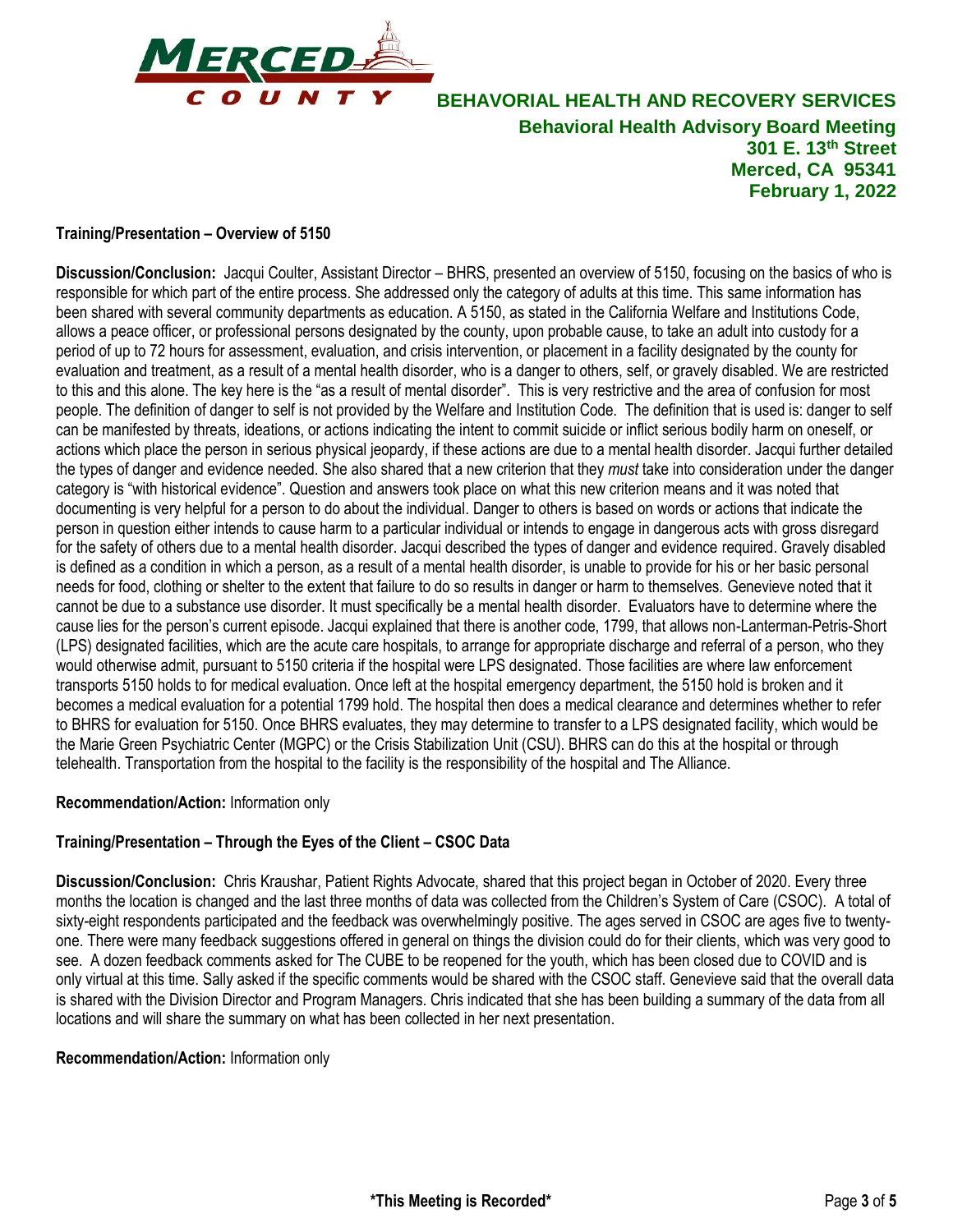

## **Chair's Report**

**A. Training Calendar Update**

**Discussion/Conclusion: A.** Sally shared that the Executive Committee reviewed Board training opportunities and they now have subjects scheduled for the rest of the year. April will be on ACEs, May on accessing services, and June on the Peer Support role.

**Recommendation/Action:** Information only.

## **Committee Reports**

- **A. Substance Use Disorder (SUD)**
- **B. Executive/By-Laws/Planning**
- **C. Membership Committee**
- **D. Board Development (New Membership Orientation and Onboarding)**
- **E. Liaison to the Quality Improvement Committee (QIC)**
- **F. Liaison to the Mental Health Services Act (MHSA) Ongoing Planning Council**
- **G. Other Board Member Reports**

**Discussion/Conclusion: A.** Vicki absent. No report. **B.** No report. **C.** Mary stated that two new members were approved to this Board by the Board of Supervisors at their January twenty-fifth meeting. They are Manvinder Kaur and Ted Werner and Mary gave them a warm welcome. Once they complete their oaths, they will be full voting members. **D.** No report. **E.** Mary shared a brief summary of the quarterly report from the Quality Improvement Committee. She shared that they have a lot going on and things are very positive. The full report, with Mary's comment notes, was emailed to the Board members prior to the meeting. Sally commented that she is very interested in the penetration variables in the report. Quoting that the valley has 6.5% in specialty mental health. Genevieve noted that that is San Joaquin to Fresno and represents the number of clients served. There is a lack of health care providers as a whole in the valley, which is affecting the population because of not being able to receive services in general. And we have more rural areas, where people can get easily lost. Iris commented about a lack of providers for children and asked about BHRS accepting children without insurance. Genevieve shared that through the early prevention and intervention projects, they do not ask about insurance. BHRS does not charge at all for prevention services specifically and are working to do a lot more of this with the schools. Once someone goes to early intervention, needing multiple treatments, they are linked to the appropriate resources and services. Sally asked if the Mobile Crisis van is in operation. Genevieve responded that it is, with Strengthening Families using the big van for outreach. That mobile clinic van will soon be used two days a week specifically in the Hilmar schools and also Gustine. It will operate as a mobile clinic, with a Nurse Practitioner, a Clinician and an Alcohol and Other Drug Counselor (AOD). Iris asked if BHRS was activated for the recent incident in Le Grand. Genevieve responded that BHRS was activated and we now have two clinicians embedded in the Le Grand school district for the youth, and community and we will continue for the next few months. Sally commented that if anyone is interested in working with Mary on the quarterly QIC report they are welcome. **F.** No report. **G.** Sally called for any other reports. None.

#### **Recommendation/Action:** Information only

## **Ad-Hoc Committee Reports**

- **A. Annual Report**
- **B. Nominating Committee**

**Discussion/Conclusion: A.** Sally said she would start working on the annual report in April. **B.** No report on this annual process, but it will start approximately in April.

**Recommendation/Action:** Information only